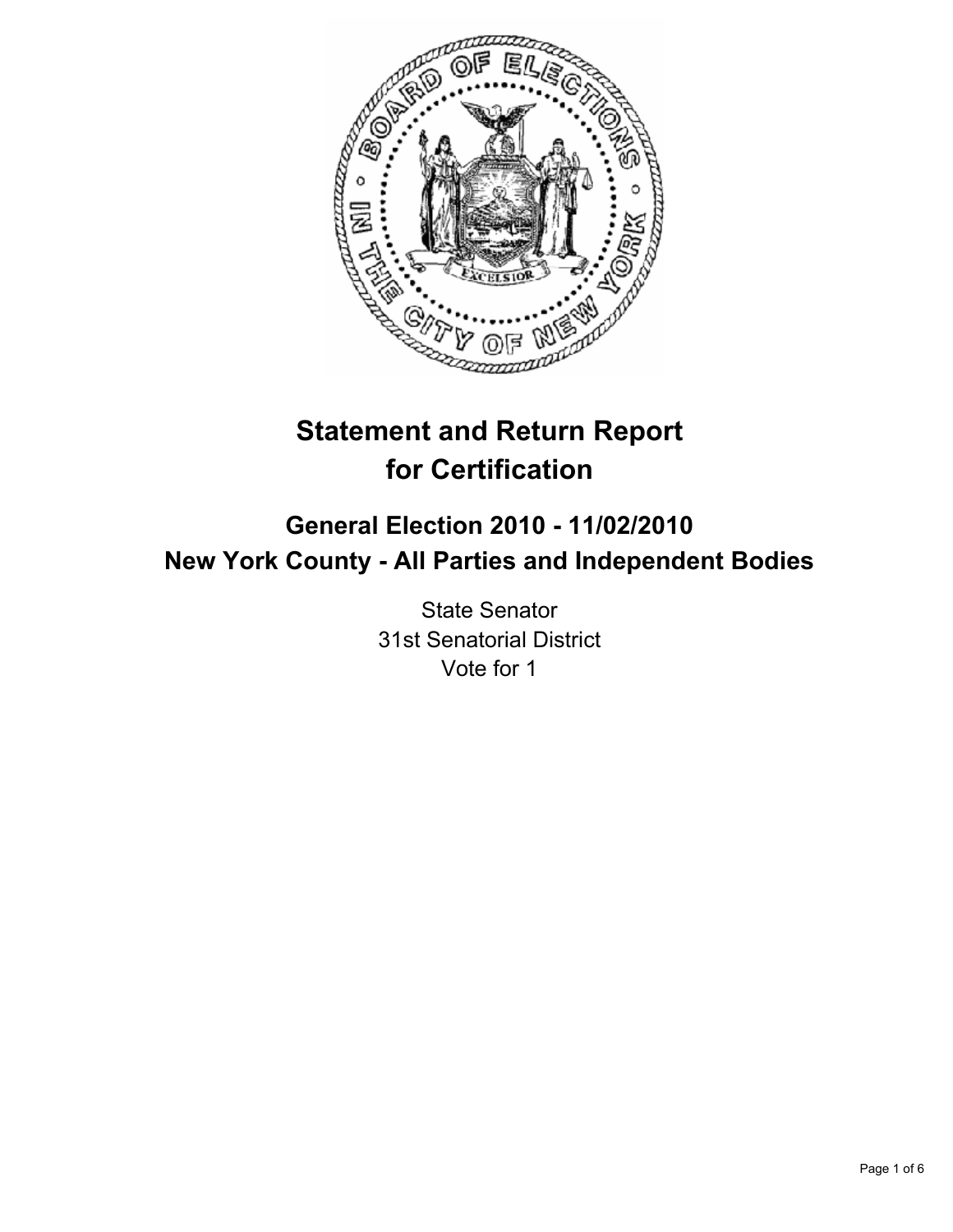

### **Assembly District 67**

| <b>PUBLIC COUNTER</b>                | 9,966  |
|--------------------------------------|--------|
| <b>EMERGENCY</b>                     | 0      |
| <b>ABSENTEE/MILITARY</b>             | 369    |
| <b>AFFIDAVIT</b>                     | 245    |
| <b>Total Ballots</b>                 | 10,752 |
| ADRIANO ESPAILLAT (DEMOCRATIC)       | 6,566  |
| STYLO SAPASKIS (REPUBLICAN)          | 1,353  |
| RAPHAEL M KLAPPER (CONSERVATIVE)     | 140    |
| ADRIANO ESPAILLAT (WORKING FAMILIES) | 980    |
| ANN J ROOS (GREEN)                   | 348    |
| CRAIG CEPLER (WRITE-IN)              | 1      |
| DEREK JETER (WRITE-IN)               | 1      |
| MARK LEVINE (WRITE-IN)               | 1      |
| THEADORE J DALEY (WRITE-IN)          | 1      |
| THOMAS DUANE (WRITE-IN)              | 1      |
| THOMAS PVOONE (WRITE-IN)             | 1      |
| VOID (WRITE-IN)                      | 1      |
| <b>Total Votes</b>                   | 9,394  |
| Unrecorded                           | 1,358  |

#### **Assembly District 69**

| PUBLIC COUNTER                       | 9,878  |
|--------------------------------------|--------|
| <b>EMERGENCY</b>                     | 0      |
| ABSENTEE/MILITARY                    | 258    |
| <b>AFFIDAVIT</b>                     | 230    |
| <b>Total Ballots</b>                 | 10,534 |
| ADRIANO ESPAILLAT (DEMOCRATIC)       | 6,640  |
| STYLO SAPASKIS (REPUBLICAN)          | 890    |
| RAPHAEL M KLAPPER (CONSERVATIVE)     | 97     |
| ADRIANO ESPAILLAT (WORKING FAMILIES) | 1,267  |
| ANN J ROOS (GREEN)                   | 461    |
| BILL PERKINS (WRITE-IN)              | 3      |
| DAN JACOB (WRITE-IN)                 | 1      |
| DAVID WEISEL (WRITE-IN)              | 1      |
| JACQUELINE HUEY (WRITE-IN)           | 1      |
| MARK LEVINE (WRITE-IN)               | 1      |
| MURIEL ABLER (WRITE-IN)              | 1      |
| NO NAME (WRITE-IN)                   | 2      |
| PAULA DIAMOND (WRITE-IN)             | 1      |
| STEVE MCGARRY (WRITE-IN)             | 1      |
| <b>Total Votes</b>                   | 9,367  |
| Unrecorded                           | 1,167  |
|                                      |        |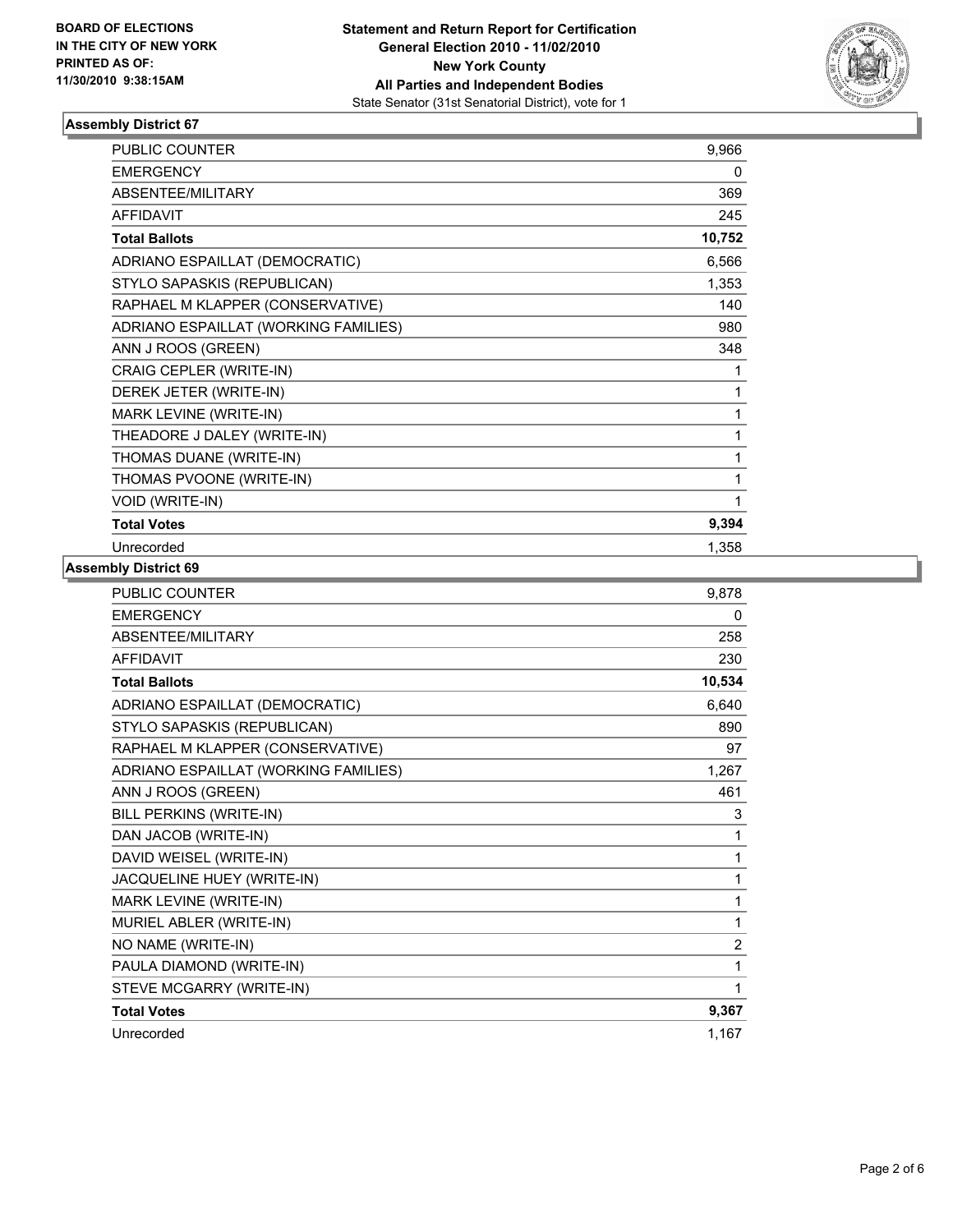

#### **Assembly District 70**

| <b>PUBLIC COUNTER</b>                | 2,644 |
|--------------------------------------|-------|
| <b>EMERGENCY</b>                     | 0     |
| ABSENTEE/MILITARY                    | 28    |
| <b>AFFIDAVIT</b>                     | 64    |
| <b>Total Ballots</b>                 | 2,755 |
| ADRIANO ESPAILLAT (DEMOCRATIC)       | 2,111 |
| STYLO SAPASKIS (REPUBLICAN)          | 120   |
| RAPHAEL M KLAPPER (CONSERVATIVE)     | 19    |
| ADRIANO ESPAILLAT (WORKING FAMILIES) | 123   |
| ANN J ROOS (GREEN)                   | 55    |
| <b>Total Votes</b>                   | 2,428 |
| Unrecorded                           | 327   |

**Assembly District 71**

| <b>PUBLIC COUNTER</b>                | 14,943         |
|--------------------------------------|----------------|
| <b>EMERGENCY</b>                     | 0              |
| <b>ABSENTEE/MILITARY</b>             | 261            |
| <b>AFFIDAVIT</b>                     | 393            |
| <b>Total Ballots</b>                 | 15,741         |
| ADRIANO ESPAILLAT (DEMOCRATIC)       | 10,398         |
| STYLO SAPASKIS (REPUBLICAN)          | 1,435          |
| RAPHAEL M KLAPPER (CONSERVATIVE)     | 233            |
| ADRIANO ESPAILLAT (WORKING FAMILIES) | 1,319          |
| ANN J ROOS (GREEN)                   | 639            |
| (NO NAME) (WRITE-IN)                 | 1              |
| ALEC HEMINGWAY (WRITE-IN)            | 1              |
| CECIL LEVIN (WRITE-IN)               | $\overline{2}$ |
| ELMO (WRITE-IN)                      | 1              |
| FRANZ LEICHTER (WRITE-IN)            | 1              |
| JOHN ALBERT HART (WRITE-IN)          | 1              |
| MARK LEVINE (WRITE-IN)               | 56             |
| MARK LEVIVE (WRITE-IN)               | 1              |
| ME (WRITE-IN)                        | 3              |
| VOID (WRITE-IN)                      | $\overline{2}$ |
| <b>Total Votes</b>                   | 14,093         |
| Unrecorded                           | 1.648          |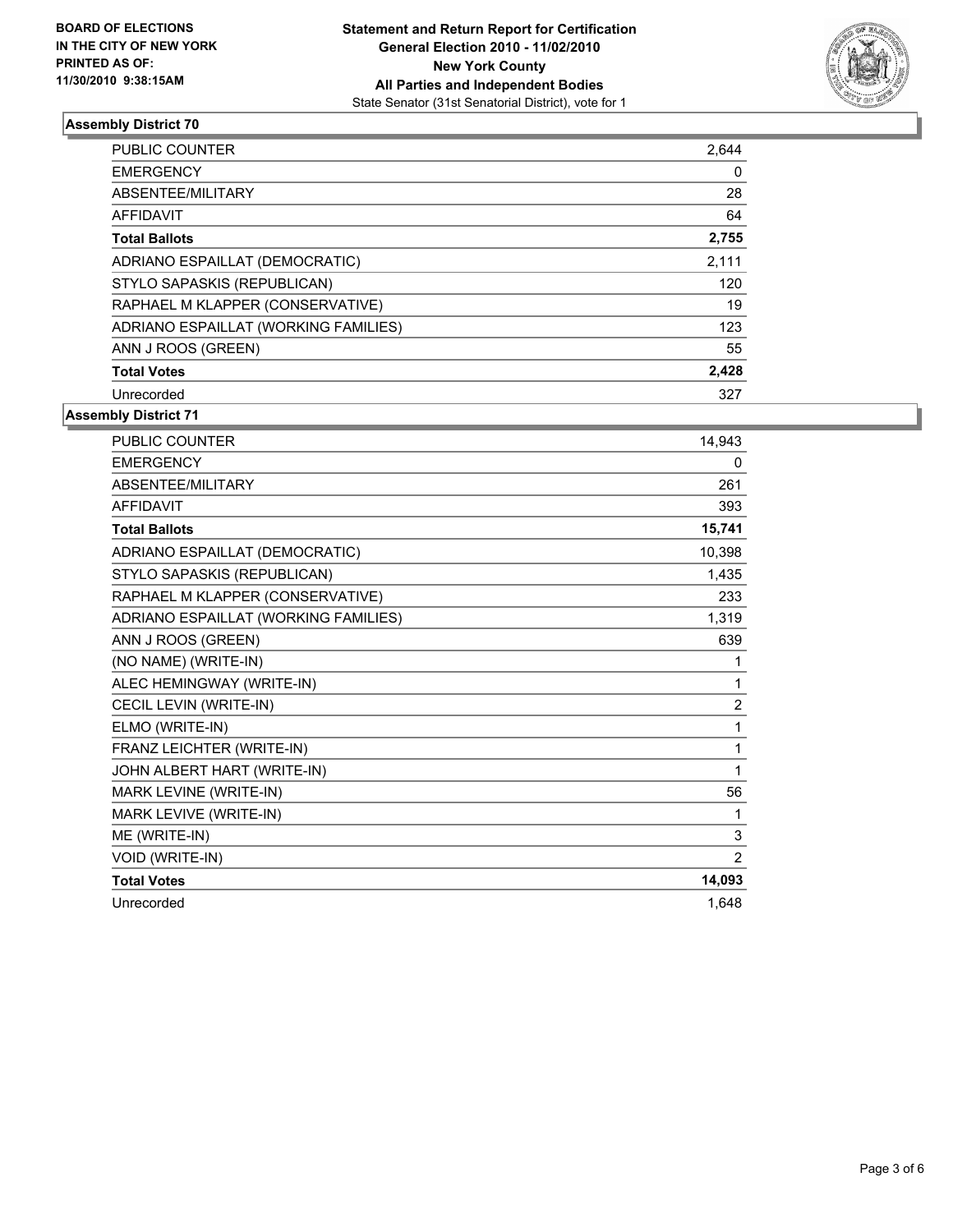

#### **Assembly District 72**

| <b>PUBLIC COUNTER</b>                | 17,354 |
|--------------------------------------|--------|
| <b>EMERGENCY</b>                     | 0      |
| ABSENTEE/MILITARY                    | 155    |
| <b>AFFIDAVIT</b>                     | 393    |
| <b>Total Ballots</b>                 | 18,028 |
| ADRIANO ESPAILLAT (DEMOCRATIC)       | 13,682 |
| STYLO SAPASKIS (REPUBLICAN)          | 990    |
| RAPHAEL M KLAPPER (CONSERVATIVE)     | 151    |
| ADRIANO ESPAILLAT (WORKING FAMILIES) | 1,046  |
| ANN J ROOS (GREEN)                   | 437    |
| ANN J ROOS (WRITE-IN)                | 2      |
| HOWARD SYRIAQUE (WRITE-IN)           | 1      |
| <b>JUAN ALONZO (WRITE-IN)</b>        | 1      |
| MARK LEVINE (WRITE-IN)               | 1      |
| NONE (WRITE-IN)                      | 2      |
| <b>Total Votes</b>                   | 16,313 |
| Unrecorded                           | 1,715  |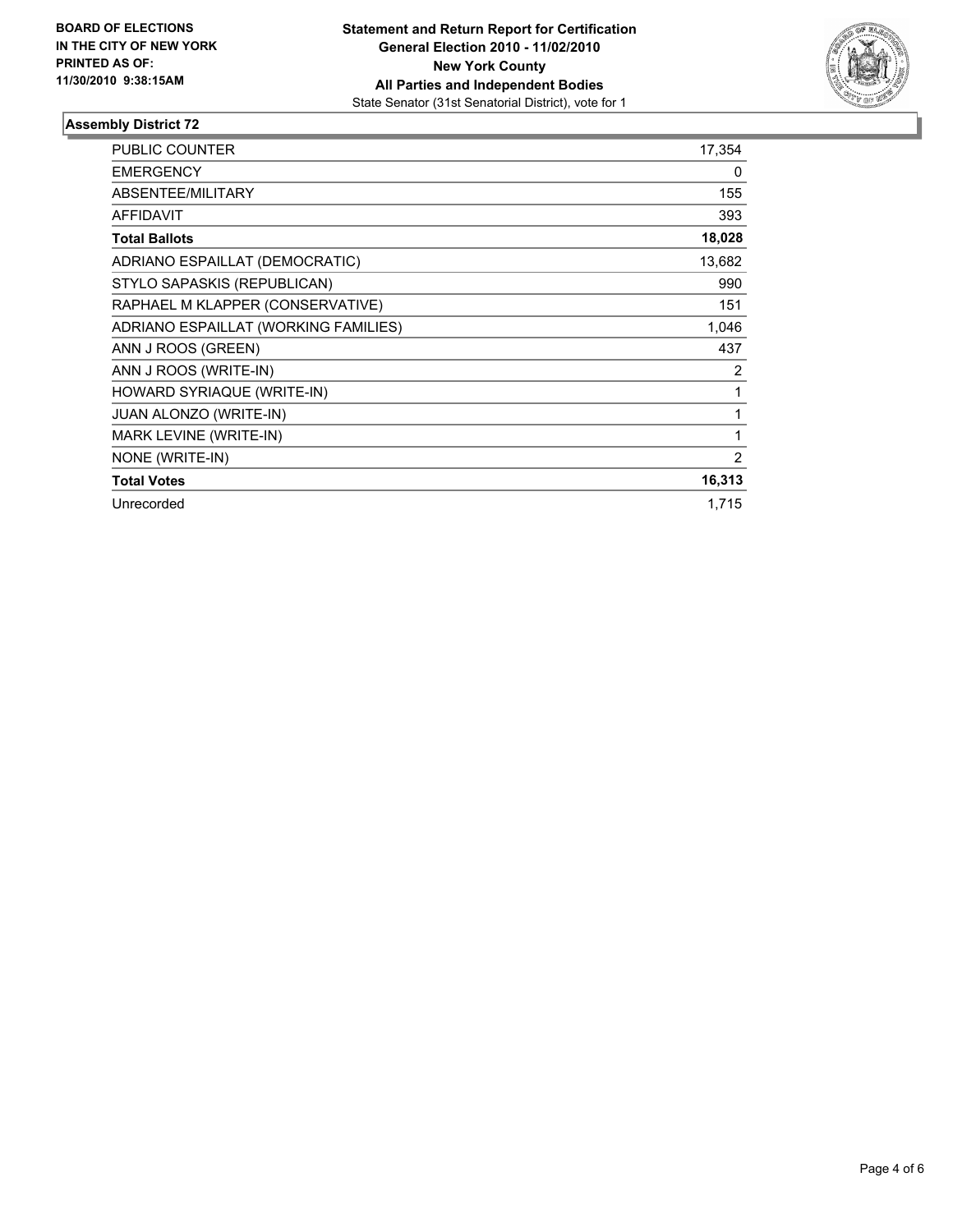

#### **Total for State Senator (31st Senatorial District) - New York County**

| PUBLIC COUNTER                       | 54,785         |
|--------------------------------------|----------------|
| <b>EMERGENCY</b>                     | 0              |
| ABSENTEE/MILITARY                    | 1,071          |
| AFFIDAVIT                            | 1,325          |
| <b>Total Ballots</b>                 | 57,810         |
| ADRIANO ESPAILLAT (DEMOCRATIC)       | 39,397         |
| STYLO SAPASKIS (REPUBLICAN)          | 4,788          |
| RAPHAEL M KLAPPER (CONSERVATIVE)     | 640            |
| ADRIANO ESPAILLAT (WORKING FAMILIES) | 4,735          |
| ANN J ROOS (GREEN)                   | 1,940          |
| (NO NAME) (WRITE-IN)                 | 1              |
| ALEC HEMINGWAY (WRITE-IN)            | 1              |
| ANN J ROOS (WRITE-IN)                | 2              |
| BILL PERKINS (WRITE-IN)              | 3              |
| CECIL LEVIN (WRITE-IN)               | 2              |
| CRAIG CEPLER (WRITE-IN)              | 1              |
| DAN JACOB (WRITE-IN)                 | 1              |
| DAVID WEISEL (WRITE-IN)              | 1              |
| DEREK JETER (WRITE-IN)               | 1              |
| ELMO (WRITE-IN)                      | 1              |
| FRANZ LEICHTER (WRITE-IN)            | 1              |
| HOWARD SYRIAQUE (WRITE-IN)           | 1              |
| JACQUELINE HUEY (WRITE-IN)           | 1              |
| JOHN ALBERT HART (WRITE-IN)          | 1              |
| JUAN ALONZO (WRITE-IN)               | 1              |
| MARK LEVINE (WRITE-IN)               | 59             |
| MARK LEVIVE (WRITE-IN)               | 1              |
| ME (WRITE-IN)                        | 3              |
| MURIEL ABLER (WRITE-IN)              | 1              |
| NO NAME (WRITE-IN)                   | 2              |
| NONE (WRITE-IN)                      | $\overline{2}$ |
| PAULA DIAMOND (WRITE-IN)             | $\mathbf{1}$   |
| STEVE MCGARRY (WRITE-IN)             | 1              |
| THEADORE J DALEY (WRITE-IN)          | 1              |
| THOMAS DUANE (WRITE-IN)              | 1              |
| THOMAS PVOONE (WRITE-IN)             | 1              |
| VOID (WRITE-IN)                      | 3              |
| <b>Total Votes</b>                   | 51,595         |
| Unrecorded                           | 6,215          |